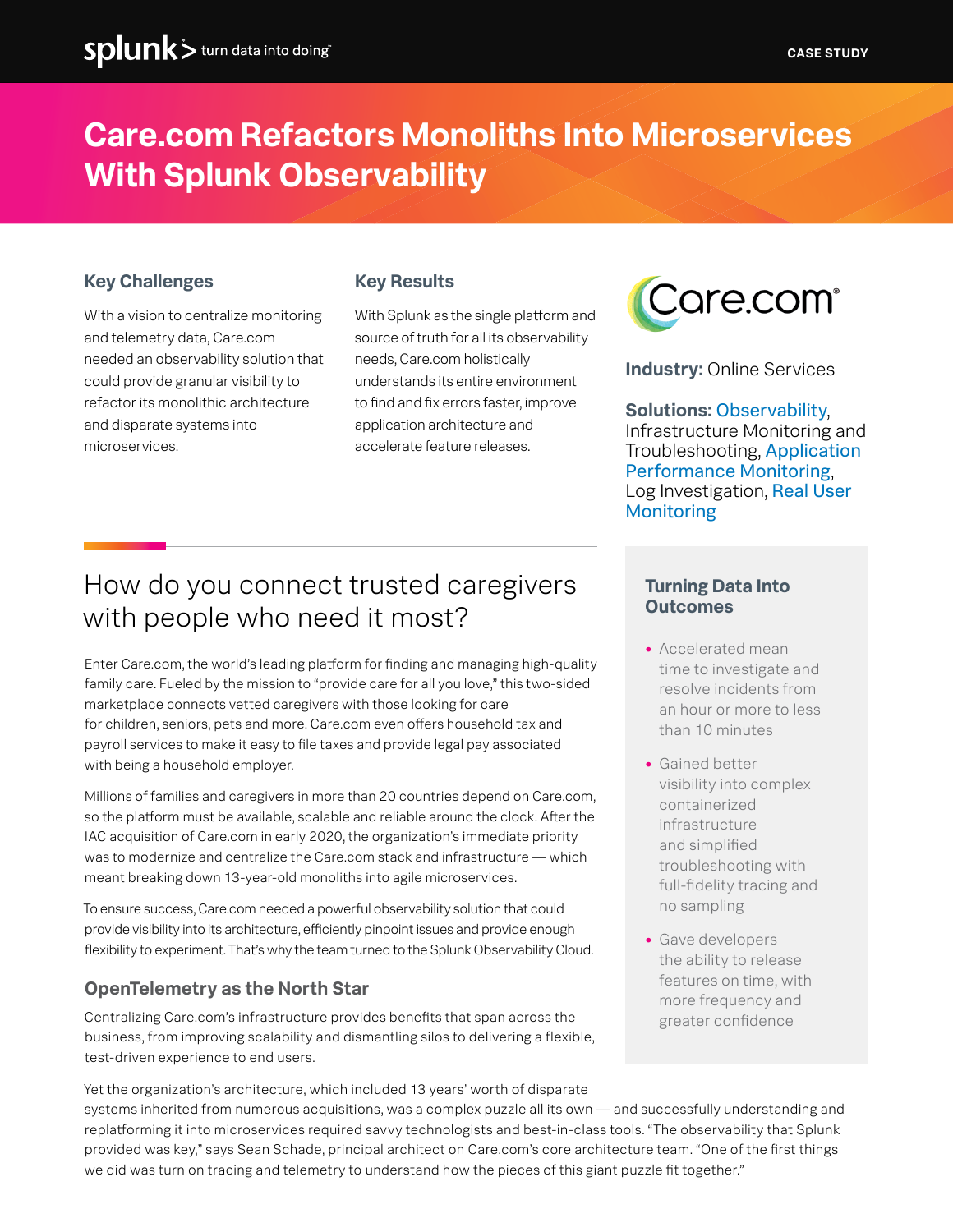Being an early adopter of OpenTelemetry gave Care.com a distinct advantage when tackling a project of this size and scope. "OpenTelemetry is one of the North Stars of our architecture because of the insight it provides," says Schade. "We could bake OpenTelemetry into our architecture from day one because we have Splunk, who is the number-one contributor to OpenTelemetry and way ahead of the curve on this."

OpenTelemetry has also helped Care.com establish common standards to enhance collaboration, data democratization and productivity among engineers and developers. Schade says, "We now have a standard data format, which helps simplify exporting and integrations. We don't need to go to five different vendors with five different formats to ingest that data; we have it all in one place."

#### **One Platform for Full-Fidelity Data and Faster Answers**

Centralization is vital to Care.com's teams — and having the Splunk Observability Cloud as the single platform to fulfill their observability needs has been key to success.

### "

We could bake OpenTelemetry into our architecture from day one because we have Splunk, who is the number-one contributor to OpenTelemetry and way ahead of the curve on this."

Sean Schade, Principal Architect, Care.com

"If we're flying blind, the cost is unlimited. Splunk has made my job as an

architect easier because I can understand how our system is operating," says Schade. "Microservices architecture is difficult to begin with, but if you don't have APM or observability, you can be stuck burning countless hours and resources. The Splunk Observability Cloud gives us the visibility we need into our microservices, and allows us to see everything in one place and correlate, which is invaluable."

"As systems become more complicated, you start to ask questions that you can't answer because you forgot to collect, say, a metric. That's where modern observability comes in," says Senior Director of Devops Engineering Matt Coddington, who manages the DevOps team at Care.com. "One of the big values for my team is that the Splunk platform handles ephemeral infrastructure really well, making it easy to see metrics as containers and servers come up or down. Splunk Observability Cloud captures all the logs, metrics and traces in a way that allows us to understand any event across our platform, so we can ask questions and get answers."

"

Splunk Observability Cloud captures all the logs, metrics and traces in a way that allows us to understand any event across our platform, so we can ask questions and get answers."

Matt Coddington, Senior Director of DevOps Engineering, Care.com

Care.com has been working toward capturing all of this data for awhile but Splunk's full-fidelity tracing is what made it possible. "You need 100% of your data for observability to be effective," says Schade. "I don't know how anyone can compete with Splunk's no sampling. That's been the biggest issue with any APM product I've used in the last seven or eight years."

#### **Splunk APM Accelerates Troubleshooting and Feature Releases**

Thanks to Splunk Observability Cloud, Care.com has improved its mean time to identify and resolve a problem. Where solving a problem may have taken an hour or more prior to Splunk, the team now finds and fixes issues within minutes through unique Splunk APM features like Tag Spotlight. "Tag Spotlight is huge for troubleshooting because we can filter different dimensions in real time to answer questions around errors and latencies," says Coddington.